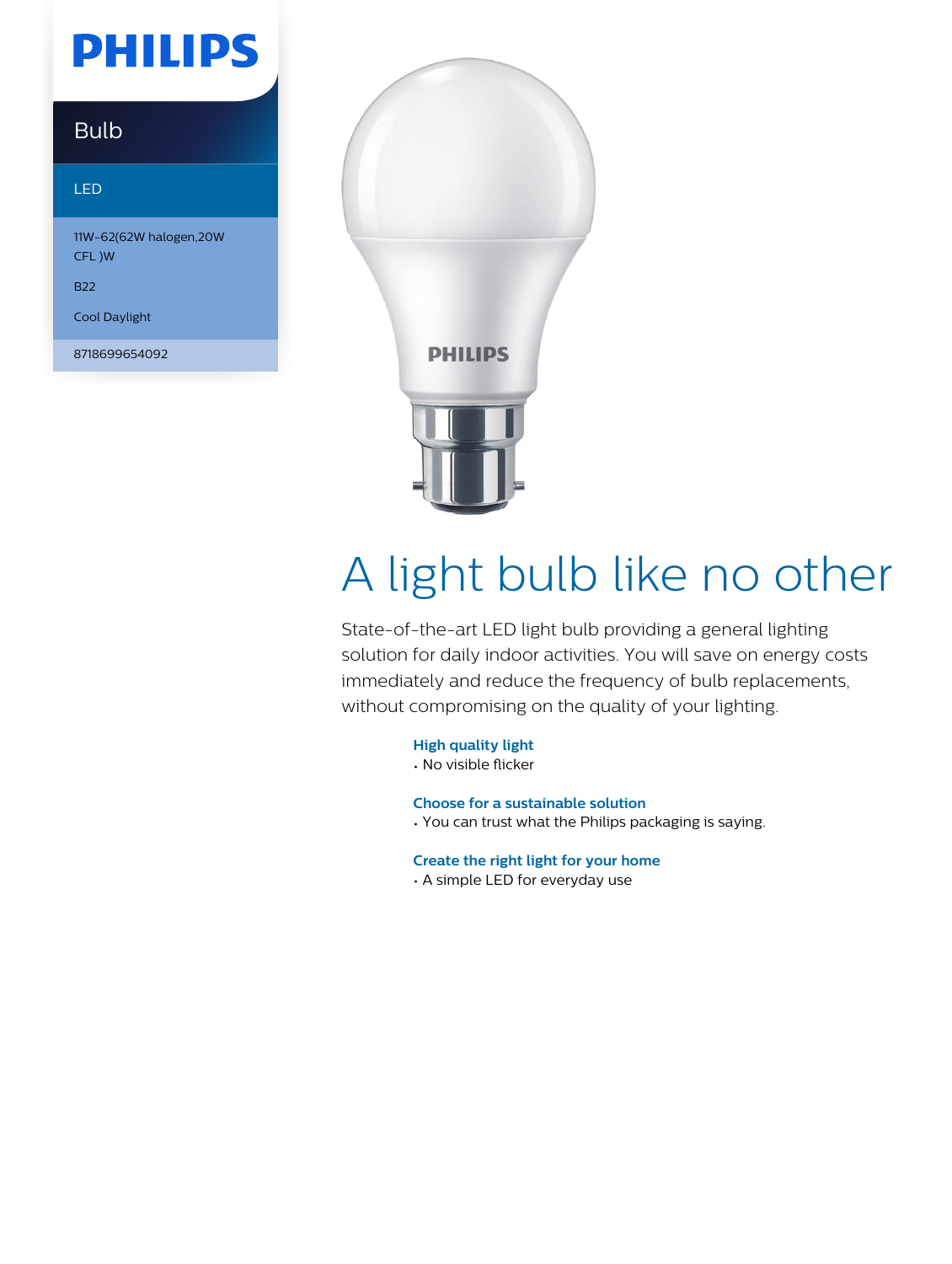### **Highlights**

#### **No visible flicker**

When your light flickers in quick succession it could be hard on the eyes, cause headaches, and even set off an attack for those with photosensitive epilepsy. It's both unpleasant and unnecessary. LEDs can flicker because of their rapid response to the driver current. However, because

Philips LEDs are designed so that variations in your driver current's output are minimized, they eliminate the factors that cause flicker. So, you won't see it, not even a hint.

#### **No UV or IR**

The beam of light is free of infra-red meaning no heat is radiated, and no ultra-violet light means that fabric and items under this light wonont fade.

#### **A Simple LED for Everyday Use**

The Philips everyday LED is the perfect bulb for your basic lighting needs. It provides the beautiful light and dependable performance you expect from Philips LED at an affordable price.

### Specifications

#### **Bulb characteristics**

- Dimmable: No
- Intended use: Indoor
- Lamp shape: Non directional bulb
- Socket: B22
- Technology: LED
- Type of glass: Frosted

#### **Bulb dimensions**

- Height: 11.9 cm
- Weight: 0.057 kg
- Width: 6 cm

#### **Durability**

- Average life (at 2.7 hrs/day): 15 year(s)
- Lumen maintenance factor: 70%
- Nominal lifetime: 15,000 h
- Number of switch cycles: 15,000

#### **Light characteristics**

- Beam angle: 200 degree(s)
- Color consistency: 6SDCM
- Color rendering index (CRI): 80
- Color temperature: 6500 K
- Light Color Category: Cool Daylight
- Nominal luminous flux: 1055 lumen
- Warm-up time to 60% light: Instant full light

#### **Miscellaneous**

• EyeComfort: Yes

#### **Other characteristics**

- Lamp current: 83 mA
- $\cdot$  Efficacy: 95 lm/W

#### **Packaging information**

- EAN: 8718699654092
- EOC: 871869965409200
- Product title: LEDBulb 11W B22 6500K 230V 1CT/6 AU

#### **Power consumption**

- Power factor: 0.51
- Voltage: 220-240 V
- Wattage: 11 W
- Wattage equivalent: 62 W

#### **Product dimensions & weight**

• Length: 11.9 cm

#### **Rated values**

- Rated beam angle: 200 degree(s)
- Rated lifetime: 15,000 h
- Rated luminous flux: 1055 lumen
- Rated power: 11 W

#### **Technical specifications**

• Frequency: 50-60 Hz

#### **Packaging dimensions & weight**

- EAN/UPC product: 8718699654092
- Net weight: 0.060 kg
- Gross weight: 0.075 kg
- Height: 10.700 cm
- Length: 6.100 cm
- Width: 6.100 cm
- Material number (12NC): 929002310749